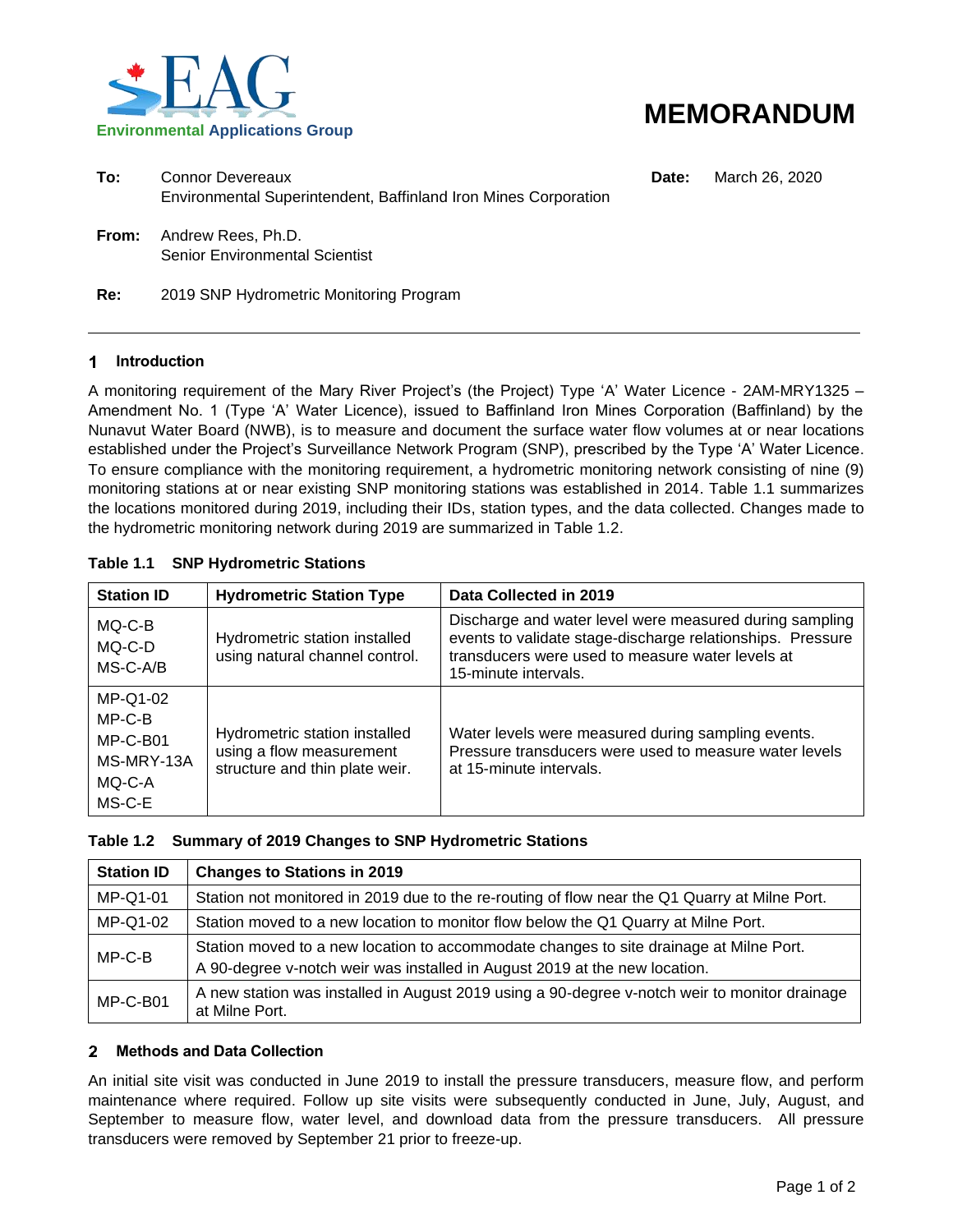

Water level data were recorded at each station at 15-minute intervals. Daily discharge at each station was calculated by averaging the 15-minute data on a daily basis.

## **Results and Discussion** 3

The daily discharge data recorded at the SNP Hydrometric Stations during 2019 are shown in Tables 3.1 and 3.2. The daily discharge data for the SNP Hydrometric Stations at the Milne Port are shown on Figure 3.1 and at the Mine Site on Figures 3.2 and 3.3.

Based on recommendations made in 2018, new all-aluminum weirs were installed at MP-C-B, MP-Q1-02, and MQ-C-A, and MS-C-E in August 2019. In addition, a weir was installed at MP-C-B01. The 2019 data record at the MS-C-A/B station is not shown in Figure 3.2 after August 16 due to an erroneous trend identified in the data involving a steady increase in the recorded water level beyond what is possible at the station. The erroneous trend is suspected to be a result of a pressure transducer malfunction and will be further evaluated in the 2020 monitoring program to confirm.

#### 4 **General Conclusion and Recommendations**

Upgrading of the weirs installed in 2014 continued in 2019 with the replacement of four (4) weirs, and the installation of one (1) new weir. The new weir plates and boxes were constructed entirely of aluminum and will last longer than the previous versions constructed using aluminum and wood.

The MS-C-A/B, MQ-C-B, and MQ-C-D stations were not modified in 2019, and continue to produce reliable data and will not require any upgrades or modifications in 2020. The sensor used at MS-C-A/B malfunctioned after August 16 and will be returned to the manufacturer for maintenance and calibration.

To ensure compliance with the Type 'A' Water Licence, Baffinland will continue to monitor surface water flow volumes at Project sites in 2020 using the established SNP Hydrometric Monitoring Program.

Prepared by: A CACCO Reviewed by:

Senior Environmental Scientist

Andrew Rees, Ph.D.

Giovanni (John) Sferrazza President/Senior Environmental Scientist

## C<sub>c</sub>:

Christopher Murray, Environmental and Regulatory Compliance Manager, Baffinland Iron Mines Corporation

## **Attachments:**

- Table 3.1 SNP Station Daily Average Discharge June and July
- Table 3.2 SNP Station Daily Average Discharge August and September
- Figure 3.1 Milne Port SNP Stations Daily Discharge
- Figure 3.2 Mine Site SNP Stations MQ-C-B, MQ-C-D, and MS-C-A/B Daily Discharge
- Figure 3.3 Mine Site SNP Stations MQ-C-A and MS-MRY-13A Daily Discharge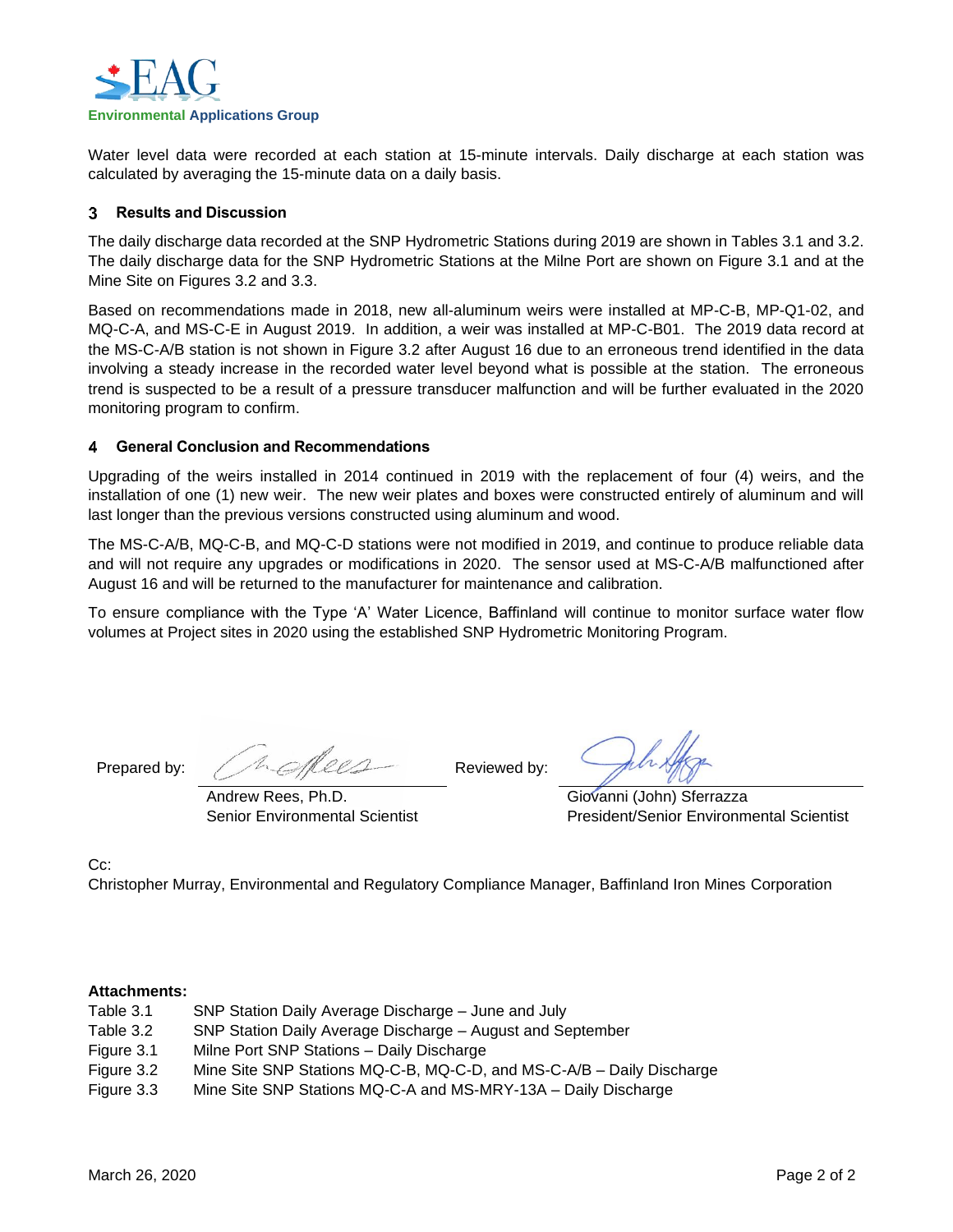

**Attachments**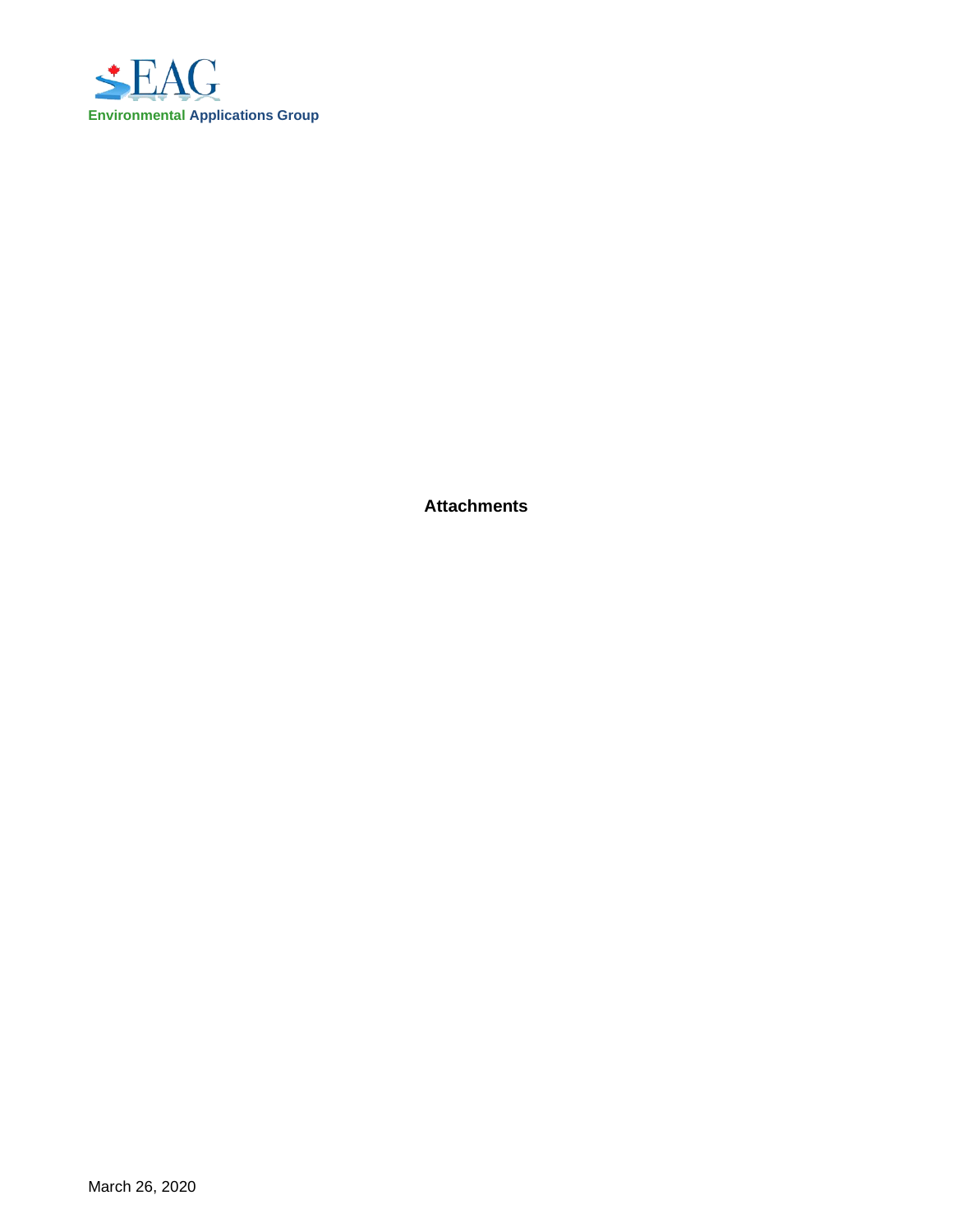| <b>Date</b>             | Daily Average Discharge (I/s) |          |          |           |          |        |             |          |        |
|-------------------------|-------------------------------|----------|----------|-----------|----------|--------|-------------|----------|--------|
|                         | $MP-C-B$                      | MP-C-B01 | MP-Q1-02 | MQ-C-A    | $MQ-C-B$ | MQ-C-D | MS-MRY-13A  | MS-C-A/B | MS-C-E |
| 16-Jun-19               |                               |          |          |           |          |        | 0.018       |          |        |
| 17-Jun-19               |                               |          |          |           | 4.9      |        | 0.015       | 23       |        |
| 18-Jun-19               |                               |          |          |           | 9.1      |        | 0.28        | 45       |        |
| 19-Jun-19               |                               |          |          | 0.69      | 14       | 28     | 0.13        | 110      |        |
| 20-Jun-19               |                               |          |          | 0.16      | 8.5      | 21     | 0.055       | 89       |        |
| $\overline{2}$ 1-Jun-19 |                               |          |          | 0.013     | 6.3      | 14     | 0.038       | 59       |        |
| $22 - Jun-19$           |                               |          |          | 0.028     | 6.2      | 12     | 0.064       | 62       |        |
| $23$ -Jun-19            |                               |          |          | 0.057     | 6.3      | 13     | 0.069       | 56       |        |
| 24-Jun-19               |                               |          |          | 2.8       | 13       | 24     | 0.25        | 74       |        |
| 25-Jun-19               |                               |          |          | 0.29      | 9.9      | 22     | 0.073       | 79       |        |
| 26-Jun-19               |                               |          |          | 0.038     | 7.8      | 16     | 0.051       | 48       |        |
| $\overline{27}$ -Jun-19 |                               |          |          | 0.008     | 6.9      | 12     | 0.049       | 25       |        |
| 28-Jun-19               |                               |          |          | $\pmb{0}$ | 5.8      | 9.5    | 0.038       | 13       |        |
| 29-Jun-19               |                               |          |          | 0         | 5.3      | 7.8    | 0.036       | 11       |        |
| 30-Jun-19               |                               |          |          | 0         | 4.8      | 7.8    | 0.027       | 6.6      |        |
| 01-Jul-19               |                               |          |          | $\pmb{0}$ | 4.7      | 11     | 0.029       | 4.5      |        |
| 02-Jul-19               |                               |          |          | $\pmb{0}$ | 4.6      | 5.9    | 0.021       | 3.0      |        |
| 03-Jul-19               |                               |          |          | $\pmb{0}$ | 4.5      | 4.4    | 0.013       | 3.4      |        |
| 04-Jul-19               |                               |          |          | 0         | 4.1      | 3.6    | 0.0085      | 4.4      |        |
| 05-Jul-19               |                               |          |          | 0         | 3.9      | 2.9    | 0.0013      | 4.5      |        |
| 06-Jul-19               |                               |          |          | 0         | 3.9      | 2.2    | $\mathbf 0$ | 5.7      |        |
| 07-Jul-19               |                               |          |          | $\pmb{0}$ | 4.8      | 3.1    | 0.0035      | 7.8      |        |
| 08-Jul-19               |                               |          |          | $\pmb{0}$ | $5.0\,$  | 5.1    | 0.0006      | 6.6      |        |
| 09-Jul-19               |                               |          |          | 0         | 4.5      | 4.1    | $\pmb{0}$   | 3.5      |        |
| 10-Jul-19               |                               |          |          | 0.1       | 5.9      | 5.3    | 0.020       | 5.1      |        |
| 11-Jul-19               |                               |          |          | 1.0       | $10$     | 14     | 0.025       | 18       |        |
| 12-Jul-19               |                               |          |          | 2.1       | 14       | 23     | 0.072       | 34       |        |
| 13-Jul-19               |                               |          |          | 3.3       | 20       | 38     | 0.12        | 66       |        |
| 14-Jul-19               |                               |          |          | 5.6       | 33       | 57     | 0.21        | 170      |        |
| 15-Jul-19               |                               |          |          | 2.5       | 21       | 42     | 0.064       | 130      |        |
| 16-Jul-19               |                               |          |          | 1.5       | 17       | 32     | 0.042       | 85       |        |
| 17-Jul-19               |                               |          |          | 1.3       | 15       | 27     | 0.040       | 59       |        |
| 18-Jul-19               |                               |          |          | 2.5       | 18       | 33     | 0.029       | 61       |        |
| 19-Jul-19               |                               |          |          | 1.0       | 15       | 27     | 0.0056      | 66       |        |
| 20-Jul-19               |                               |          |          | 0.73      | 13       | 23     | 0           | 53       |        |
| 21-Jul-19               |                               |          |          | 0.38      | 12       | 19     | 0           | 41       |        |
| 22-Jul-19               |                               |          |          | 0.23      | 11       | 17     | $\pmb{0}$   | 31       |        |
| 23-Jul-19               |                               |          |          | 0.45      | 11       | 16     | $\pmb{0}$   | 36       |        |
| 24-Jul-19               |                               |          |          | 0.86      | 14       | 21     | $\mathbf 0$ | 36       |        |
| 25-Jul-19               |                               |          |          | 2.7       | 17       | 27     | 0.0020      | 41       |        |
| 26-Jul-19               |                               |          |          | 2.2       | 17       | 31     | 0           | 39       |        |
| 27-Jul-19               |                               |          |          | 0.94      | 14       | 23     | $\pmb{0}$   | 39       |        |
| 28-Jul-19               |                               |          |          | 1.1       | 15       | 23     | $\pmb{0}$   | 40       |        |
| 29-Jul-19               |                               |          |          | 0.75      | 13       | 21     | $\mathbf 0$ | 39       |        |
| 30-Jul-19               |                               |          |          | 2.7       | 18       | 28     | 0.00053     | 47       |        |
| 31-Jul-19               |                               |          |          | 1.2       | 15       | 25     | $\pmb{0}$   | 42       |        |

# Table 3.1 - SNP Station Daily Average Discharge - June and July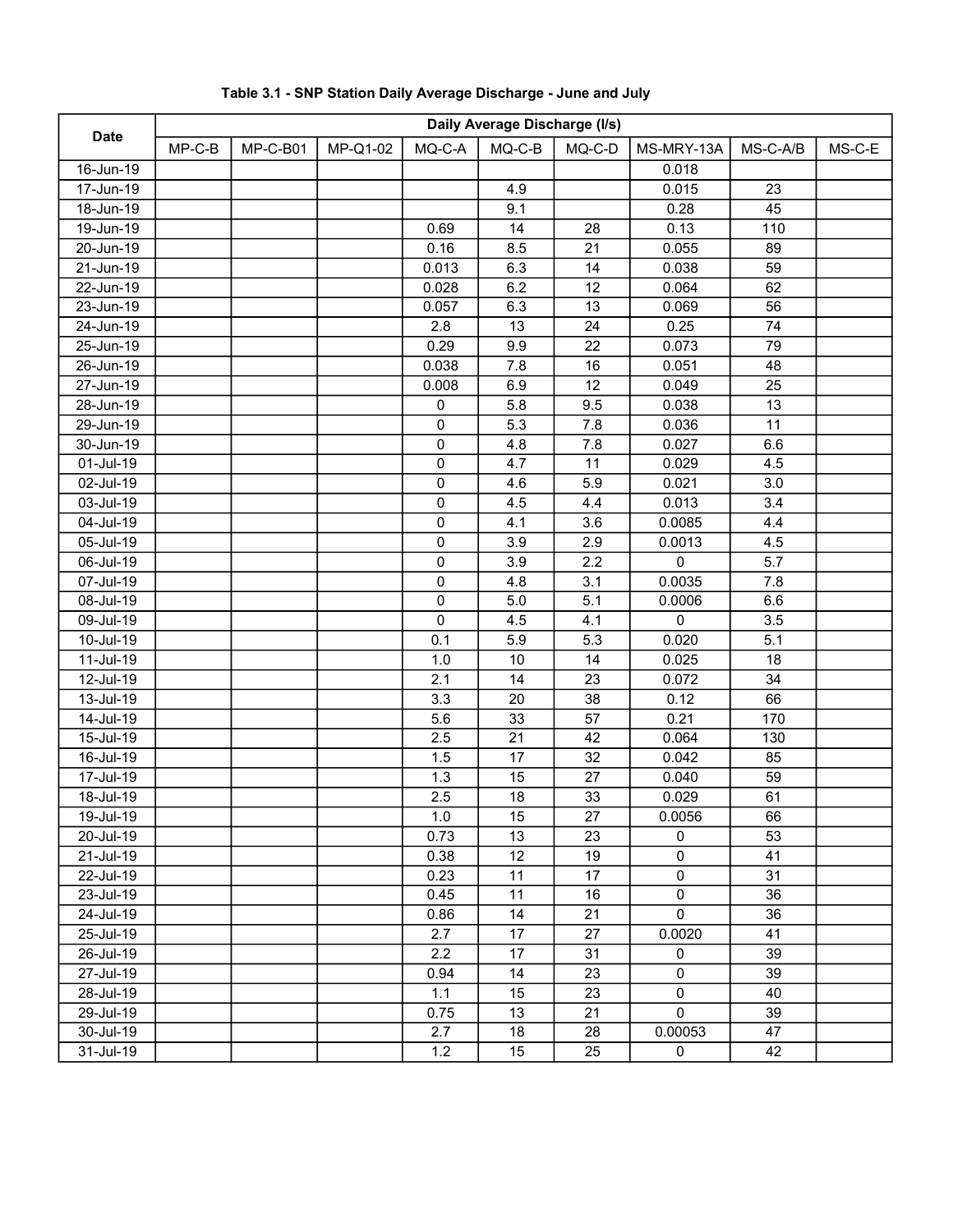|             | Daily Average Discharge (I/s) |          |          |        |                 |                 |             |          |        |
|-------------|-------------------------------|----------|----------|--------|-----------------|-----------------|-------------|----------|--------|
| <b>Date</b> | $MP-C-B$                      | MP-C-B01 | MP-Q1-02 | MQ-C-A | $MQ-C-B$        | $MQ-C-D$        | MS-MRY-13A  | MS-C-A/B | MS-C-E |
| 1-Aug-19    |                               |          |          | 0.71   | 13              | 20              | 0           | 42       |        |
| 2-Aug-19    |                               |          |          | 0.57   | 13              | 19              | 0           | 38       |        |
| 3-Aug-19    |                               |          |          | 0.38   | $\overline{12}$ | $\overline{18}$ | 0           | 26       |        |
| 4-Aug-19    |                               |          |          | 0.31   | 11              | 16              | $\pmb{0}$   | 23       |        |
| 5-Aug-19    |                               |          |          | 1.5    | 16              | 23              | $\pmb{0}$   | 28       |        |
| 6-Aug-19    |                               |          |          | 1.1    | 14              | 23              | $\pmb{0}$   | 23       |        |
| 7-Aug-19    |                               |          |          | 0.62   | 12              | 19              | $\pmb{0}$   | 19       |        |
| 8-Aug-19    |                               |          |          | 0.42   | 12              | 17              | 0           | 17       |        |
| 9-Aug-19    |                               |          |          | 0.37   | 12              | 16              | 0           | 19       |        |
| 10-Aug-19   |                               | 1.1      |          | 0.33   | 11              | 16              | $\pmb{0}$   | 15       |        |
| 11-Aug-19   | 2.7                           | 0.67     | 0.27     | 0.30   | 11              | 15              | 0           | 14       |        |
| 12-Aug-19   | 2.2                           | 0.73     | 0.30     | 0.23   | 10              | 14              | 0           | 12       | 1.4    |
| 13-Aug-19   | 2.3                           | 0.62     | 0.26     | 0.23   | 11              | 14              | 0           | 13       | 1.7    |
| 14-Aug-19   | 2.3                           | 0.50     | 0.26     | 0.20   | 11              | 14              | 0           | 11       | 1.6    |
| 15-Aug-19   | 2.6                           | 0.32     | 0.27     | 0.21   | 11              | 14              | 0           | 13       | 1.6    |
| 16-Aug-19   | 2.0                           | 0.20     | 0.27     | 0.20   | 10              | 14              | 0           | 12       | 1.7    |
| 17-Aug-19   | 1.8                           | 0.13     | 0.27     | 0.20   | 10              | 13              | $\pmb{0}$   |          | 1.5    |
| 18-Aug-19   | 1.9                           | 0.17     | 0.26     | 0.22   | $10$            | 13              | $\pmb{0}$   |          | 1.5    |
| 19-Aug-19   | 1.9                           | 0.066    | 0.25     | 0.24   | $10$            | 14              | $\pmb{0}$   |          | 1.6    |
| 20-Aug-19   | 1.4                           | 0.032    | 0.24     | 0.24   | 10              | 14              | $\pmb{0}$   |          | 1.5    |
| 21-Aug-19   | 1.8                           | 0.051    | 0.25     | 0.25   | $10$            | 14              | $\pmb{0}$   |          | 1.4    |
| 22-Aug-19   | 2.5                           | 0.09     | 0.24     | 0.27   | 11              | 15              | 0           |          | 1.5    |
| 23-Aug-19   | 4.2                           | 0.26     | 0.24     | 0.25   | 10              | 18              | 0           |          | 1.5    |
| 24-Aug-19   | 0.2                           | 0.043    | 0.22     | 1.0    | 13              | 17              | 0           |          | 2.7    |
| 25-Aug-19   | 2.1                           | 0.32     | 0.21     | 0.56   | 12              | 19              | 0           |          | 2.0    |
| 26-Aug-19   | 2.7                           | 0.44     | 0.21     | 0.87   | 13              | 19              | 0           |          | 2.5    |
| 27-Aug-19   | 2.2                           | 4.3      | 0.18     | 0.55   | 11              | 18              | 0           |          | 2.0    |
| 28-Aug-19   | 1.2                           | 2.3      | 0.14     | 0.58   | $\overline{12}$ | $\overline{18}$ | 0           |          | 2.1    |
| 29-Aug-19   | 0.36                          | 0.24     | 0.15     | 0.39   | 10              | 16              | $\pmb{0}$   |          | 1.6    |
| 30-Aug-19   | 9.0                           | 1.0      | 0.29     | 2.7    | 17              | 26              | $\pmb{0}$   |          | 4.6    |
| 31-Aug-19   | 11                            | 9.6      | 0.33     | 1.4    | 13              | 24              | $\pmb{0}$   |          | 3.6    |
| 1-Sep-19    | 3.1                           | 12       | 0.35     | 0.76   | 10              | 17              | $\pmb{0}$   |          | 2.4    |
| 2-Sep-19    | 1.6                           | 7.5      | 0.40     | 0.53   | 9.1             | 14              | 0           |          | 1.9    |
| 3-Sep-19    | 0.89                          | 5.5      | 0.38     | 0.46   | 8.9             | 14              | $\mathbf 0$ |          | 1.8    |
| 4-Sep-19    | 1.0                           | 4.5      | 0.33     | 0.40   | 8.6             | 13              | 0           |          | 1.7    |
| $5-$ Sep-19 | 0.74                          | 4.0      | 0.29     | 0.35   | 8.4             | 13              | 0           |          | 1.7    |
| 6-Sep-19    | 1.2                           | 3.7      | 0.26     | 0.31   | 8.1             | 12              | 0           |          | 1.5    |
| 7-Sep-19    | 1.1                           | 3.1      | 0.26     | 0.26   | 7.8             | 11              | 0           |          | 1.5    |
| 8-Sep-19    | 0.72                          | 2.7      | 0.22     | 0.21   | 7.6             | 11              | 0           |          | 1.4    |
| 9-Sep-19    | 0.89                          | 2.4      | 0.21     | 0.19   | 7.5             | 11              | $\pmb{0}$   |          | 1.3    |
| 10-Sep-19   | 0.99                          | 2.3      | 0.19     | 0.18   | 7.7             | 11              | $\pmb{0}$   |          | 1.3    |
| 11-Sep-19   | 0.61                          | 2.1      | 0.17     | 0.15   | 7.4             | 11              | $\pmb{0}$   |          | 1.2    |
| 12-Sep-19   | 0.41                          | 1.8      | 0.15     | 0.12   | 7.1             | $10$            | 0           |          | 1.1    |
| 13-Sep-19   | 0.21                          | 1.4      | 0.13     | 0.077  | 6.7             | 9.2             | $\pmb{0}$   |          | 1.0    |
| 14-Sep-19   | 0.20                          | 1.1      | 0.14     | 0.059  | 6.8             | 9.3             | $\pmb{0}$   |          | 1.0    |
| 15-Sep-19   | 0.18                          | 0.53     | 0.11     | 0.062  | 6.8             | 9.6             | $\pmb{0}$   |          | 1.0    |
| 16-Sep-19   |                               |          |          | 0.35   | 9.0             | 14              | 0           |          | 1.6    |
| 17-Sep-19   |                               |          |          | 1.4    | 11.0            | 18              | 0           |          | 3.0    |
| 18-Sep-19   |                               |          |          | 0.50   | 9.6             | 16              | $\pmb{0}$   |          | 2.6    |
| 19-Sep-19   |                               |          |          | 0.36   | 8.6             | 14              | 0           |          | 2.0    |
| 20-Sep-19   |                               |          |          | 0.20   | 8.3             | $10$            | $\pmb{0}$   |          | 1.4    |
| 21-Sep-19   |                               |          |          | 0.051  | 21              | 15              | $\pmb{0}$   |          | 1.3    |
|             |                               |          |          |        |                 |                 |             |          |        |

# Table 3.2 - SNP Station Daily Average Discharge - August and September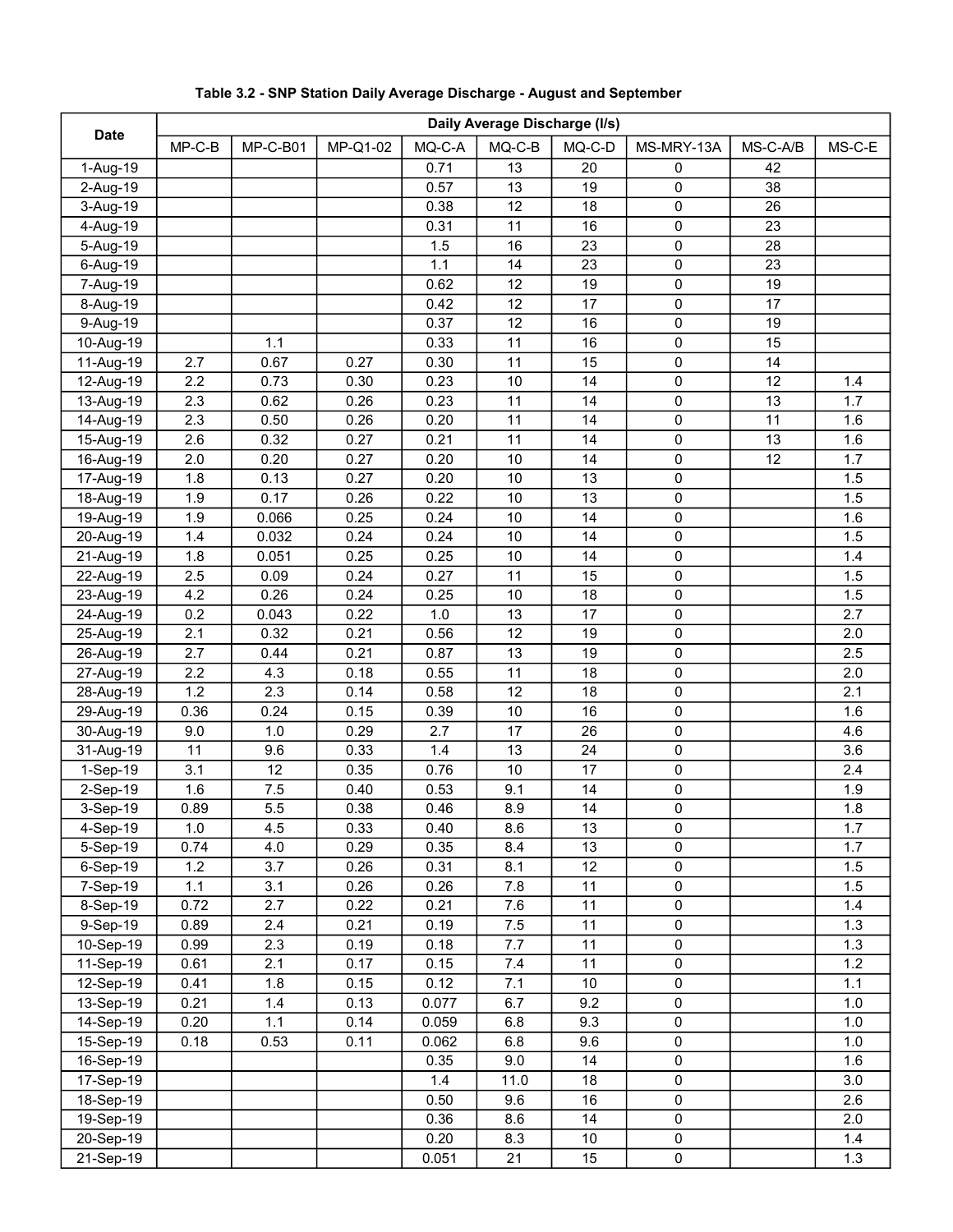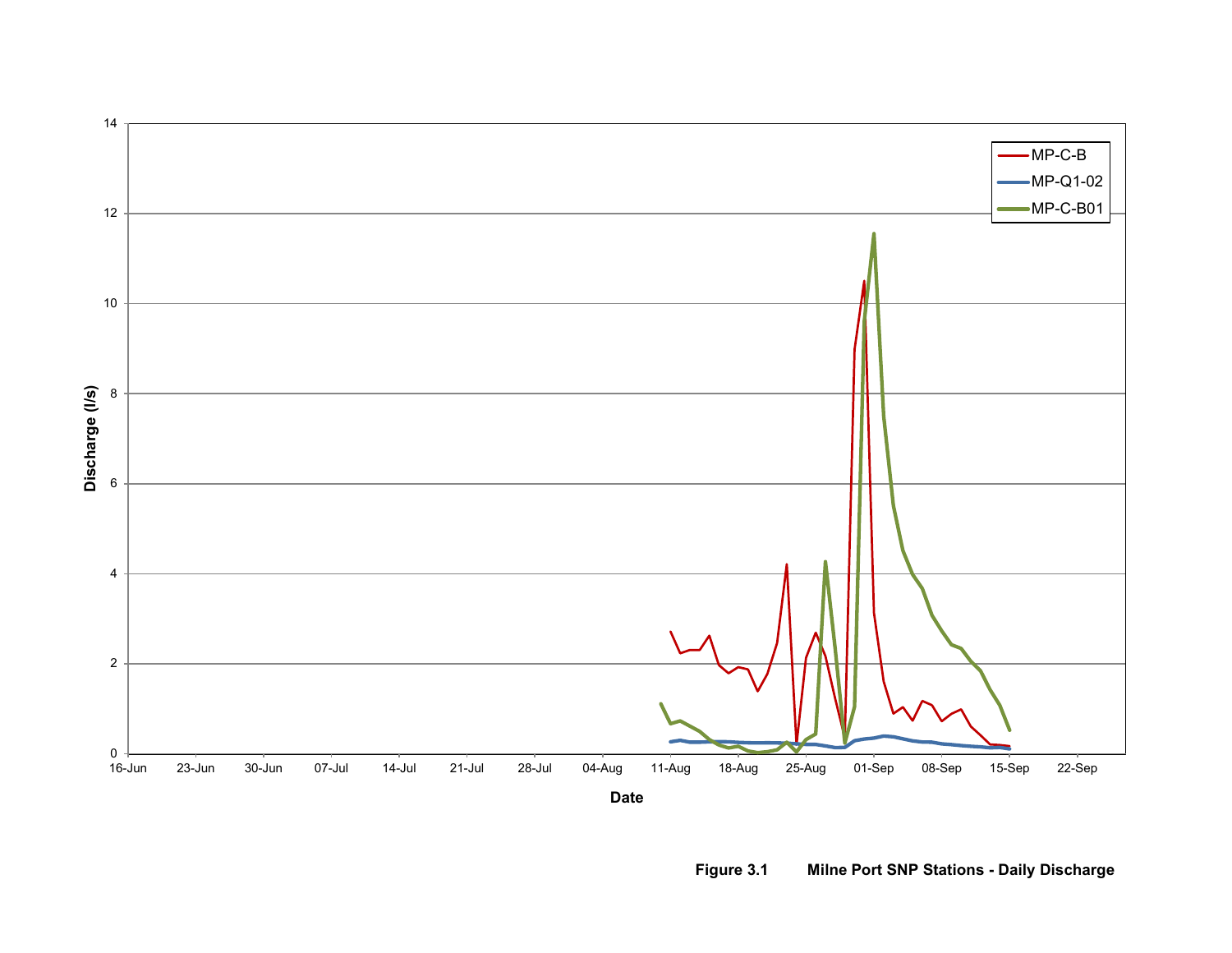